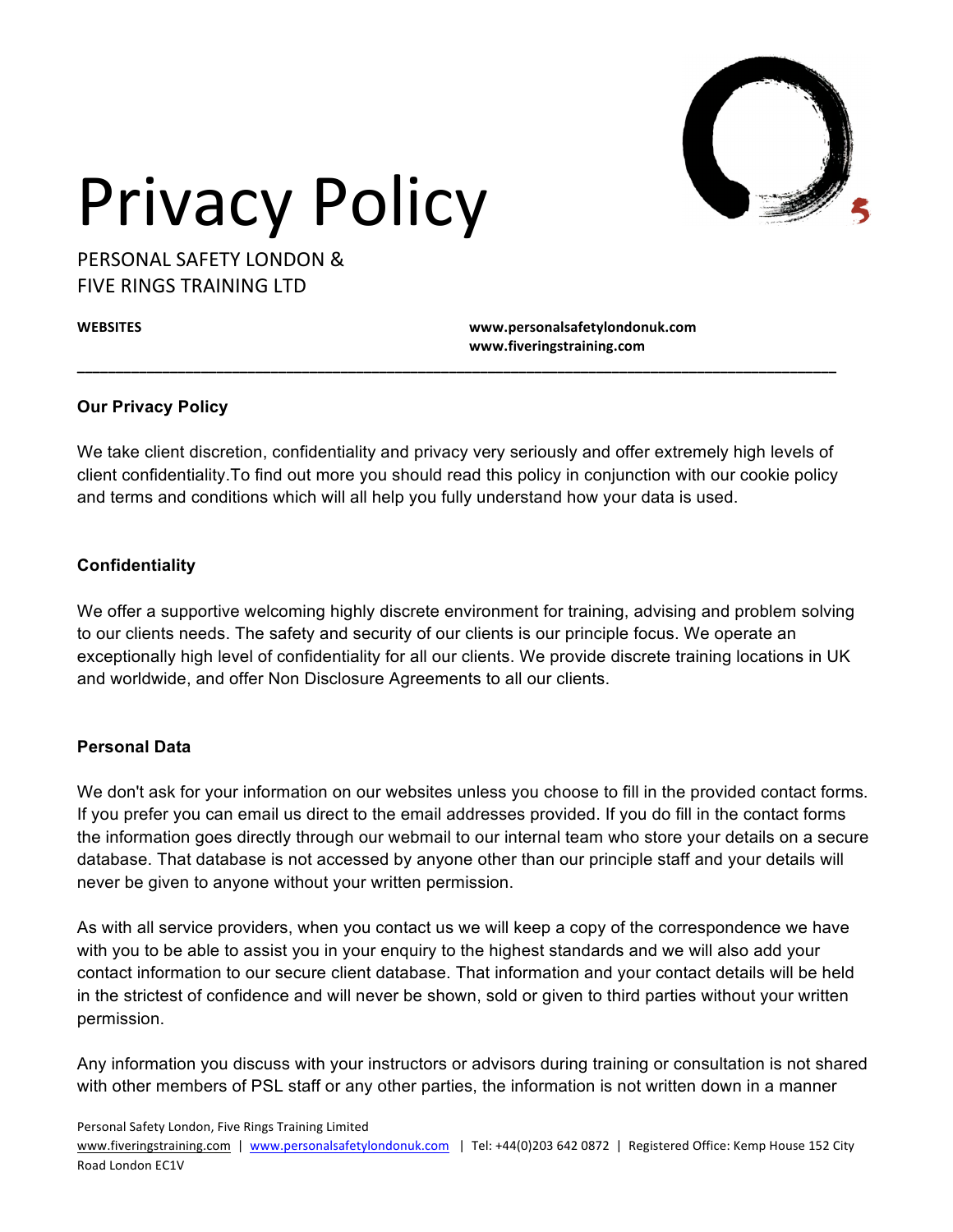

PERSONAL SAFFTY LONDON & FIVE RINGS TRAINING LTD

which links the data to your identity and all instructors and consultants adhere to a strict client confidentiality agreement so we can offer and provide to our clients the highest levels of discrete training and learning.

### **Secure Training**

You will notice that none of our training locations addresses are published online. We keep our locations private to clients and members only, to provide the highest standards of secure training we can. We offer secure training locations and discrete addresses internationally too, to provide a further layer of client privacy, wherever you may wish us to train you. Ask us for more details and we will be happy to help.

### **Training With Us**

Prior to receiving training you will be asked to complete a questionnaire. The purpose of the questionnaire is for health and safety reasons. The content of the questionnaire is held in the strictest confidence and the questionnaire is carried out by necessity to ensure you receive training in a responsible manner within a safe environment.

We retain personal information no longer than is legally permissible, and delete personal information when it is no longer necessary for the purposes set out in this Policy.

### **Joining us via Linked In or Facebook**

We hold membership groups on Facebook and company pages on both Facebook and LinkedIn. By joining us to be part of our community on these platforms you consent and authorize us to access certain information from your Facebook or LinkedIn profiles.

As such if we view material on any of your profiles which we deem to be inappropriate or pose a security risk to our clients, our organisation, our staff, our company or our work we reserve the right to remove you from the groups, pages or community. You are welcome to dispute the decision however we may request a vetting procedure be carried out to ensure you are suitable for client-group membership in such instances.

Personal Safety London, Five Rings Training Limited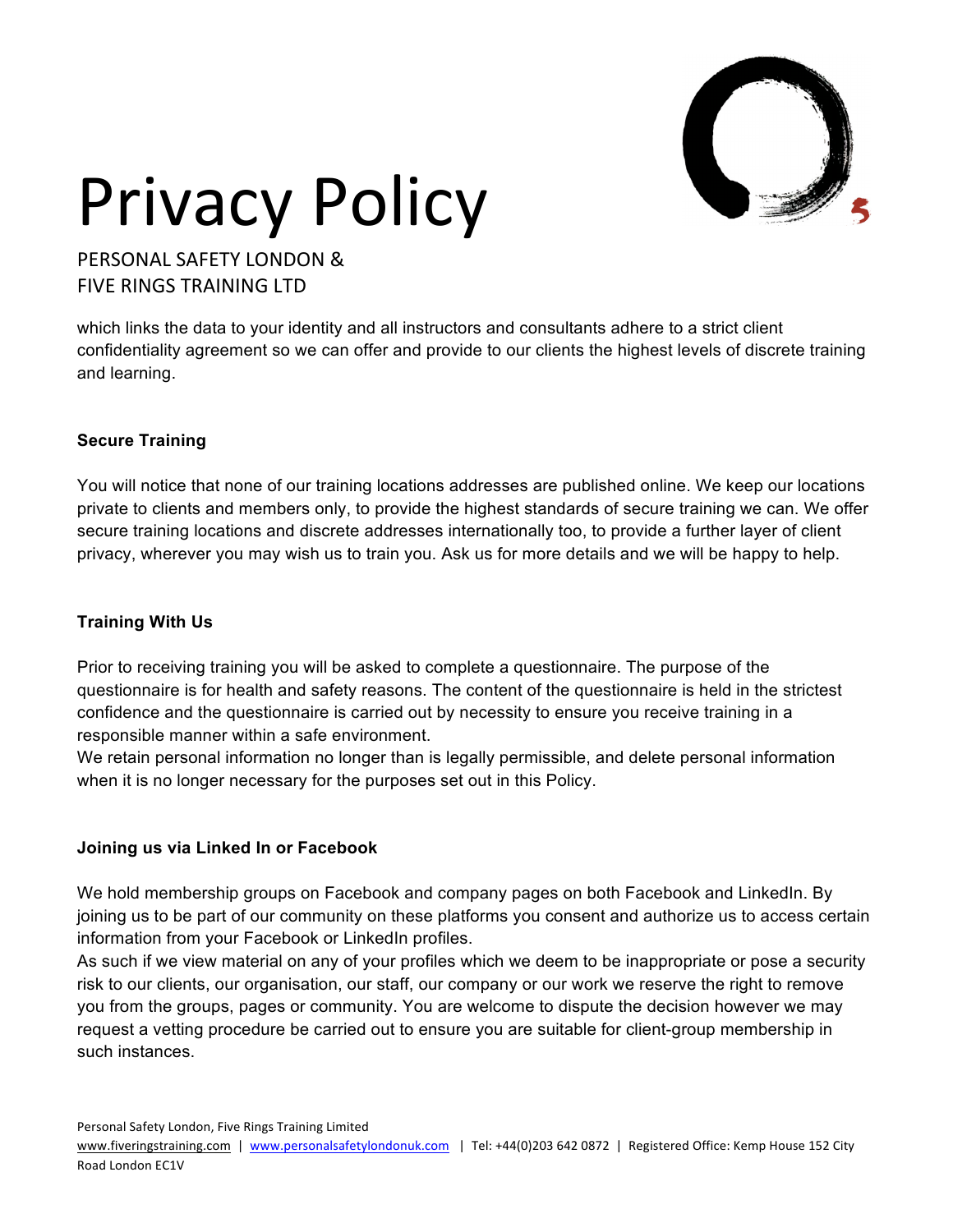

PERSONAL SAFFTY LONDON & **FIVE RINGS TRAINING LTD** 

### **Where Your Data is Stored**

Your contact data and correspondence is stored on an Apple Cloud 5. Your contact information is held within a secure FRT server.Your email address is stored within apple cloud, FRT secure server and mailchimp database to allow you to receive newsletters. You have personal control to unsubscribe from our newsletters at any time by clicking the link at the bottom of the email sent to you. You are also welcome to speak to us direct to advise us on how you would like to receive further information on our news and services.

### **Marketing and newsletters**

With your consent, we will send you newsletters, marketing materials and other information about our products and Services that may be of interest to you. You can decide to stop receiving these newsletters and marketing materials at any time by clicking in the links provided to you in the emails we send you. You are also welcome to speak to us direct to advise us on how you would like to receive further information on our news and services.

### **Linking to and sharing data with third parties**

We do not give your information to third parties.

If you follow links from our websites, media, blogs and emails which take you to third party media and websites then please read their own cookie policy and privacy policy to ensure you understand how they may use your data.

### **Agents & Partners**

We employ other companies and people to perform tasks on our behalf and need to share your information with them to provide the Services to you. Unless we tell you differently, FRT Ltd's agents and partners do not have any right to use personal data we share with them beyond what is necessary to assist us.

Personal Safety London, Five Rings Training Limited

www.fiveringstraining.com | www.personalsafetylondonuk.com | Tel: +44(0)203 642 0872 | Registered Office: Kemp House 152 City Road London EC1V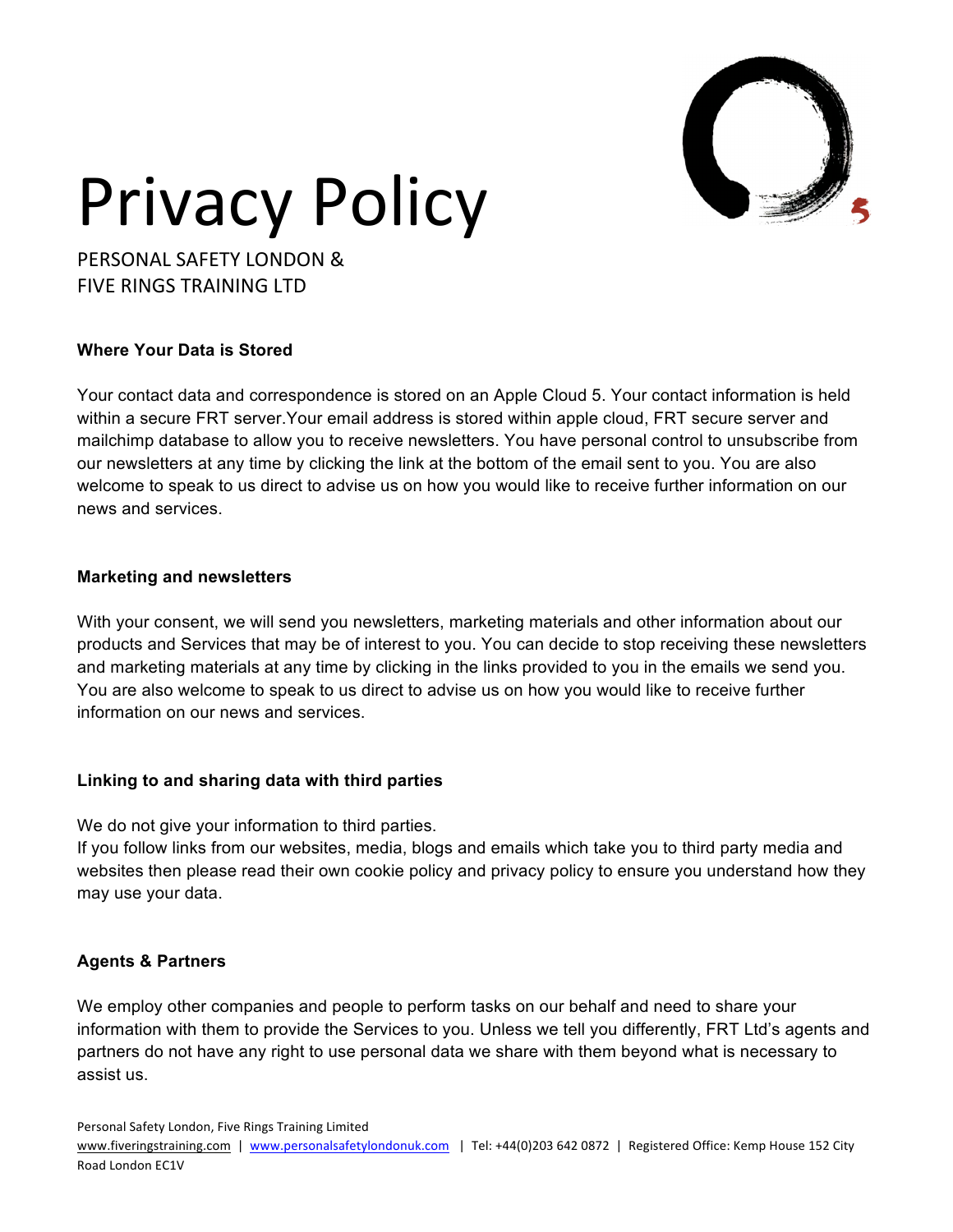

PERSONAL SAFFTY LONDON & **FIVE RINGS TRAINING LTD** 

### **Making Payments & Business Transfers**

When you make payment to us for our services we will ask for you to make direct transfer to our account or make payment by card. We only accept card payments in person for security reasons. The data we receive from your bank account when taking a transfer payment is not accessed by anyone other than our business bank and our principle accounting staff. Other staff have no access to this information and the information is never given to a third party.

### **Photography & Media**

We do not allow use of photography, video and media during our training sessions and no unofficial photographs, videos or media recording may be taken or made of our staff without a pre-arranged media contract being arranged with you.

We take the safety and security of our clients and our staff very seriously and ensure that personal details should not be published in any form without our written permission. Should you wish to include information about our staff, employees, instructors or wider team you must make request in writing and we reserve the rights to refuse you.

### **Secure Data and Access**

Some of the areas on our websites are password protected for VIP clients. If you have been given access to a password, you must not share the password with anyone.

As with all websites, the transmission of information via the Internet is not completely secure. FRT Ltd endeavors to protect personal data but FRT Ltd cannot guarantee the security of your data transmitted. Although we will do our best to protect your personal data, we cannot guarantee the security of your data transmitted to our platform; please understand that any transmission of data is at your own risk. Once we have received your information, we will use strict procedures and security features to try to prevent any unauthorised access.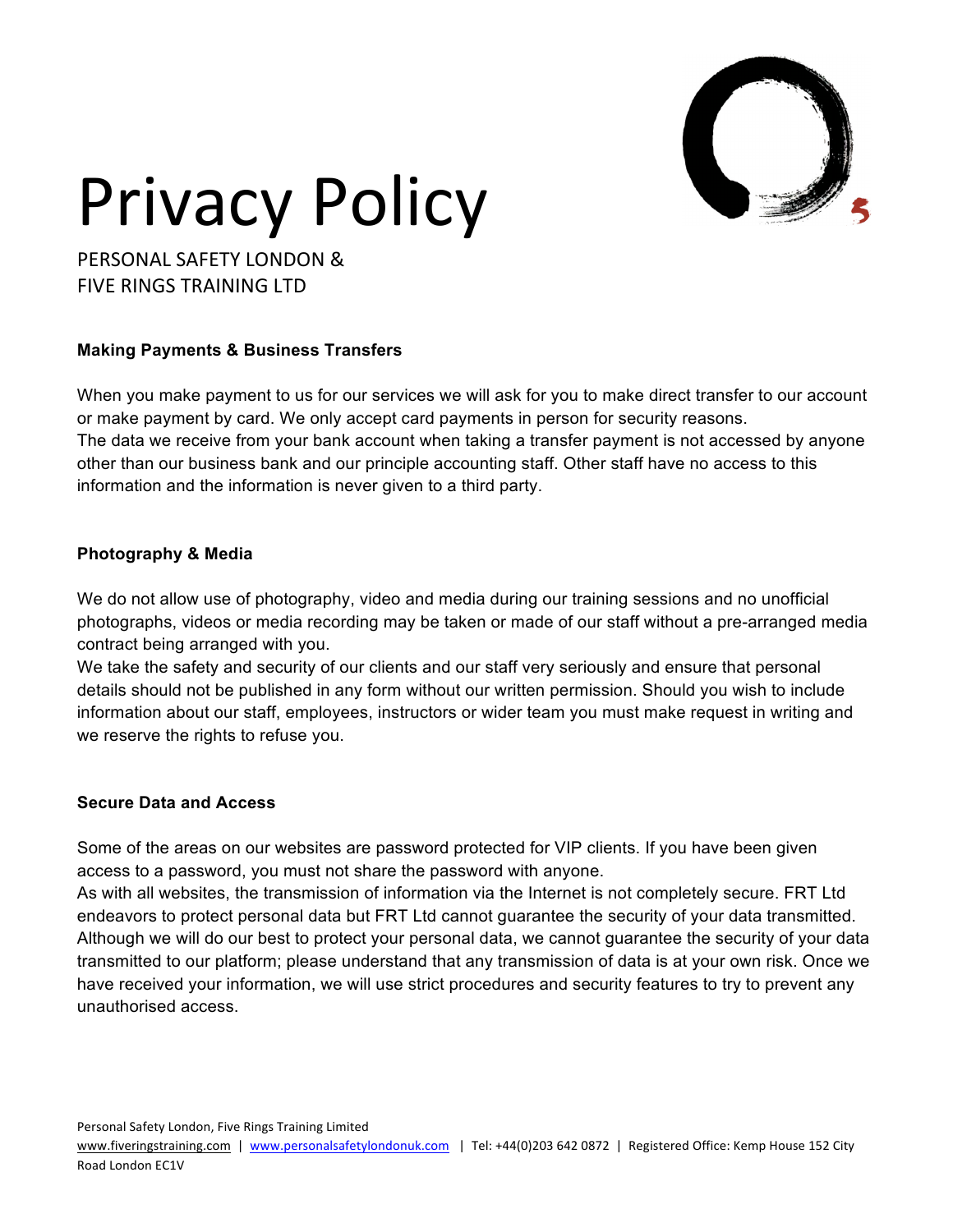

PERSONAL SAFFTY LONDON & **FIVE RINGS TRAINING LTD** 

### **Under 18s**

We do not offer services directly to children. We do provide childrens' services in the context of providing educational learning to schools and associated services, these services are also available to families and to parents to purchase on behalf of their children.

No services are procured to under 18s without written and signed consent from a parent, guardian or teaching body such as school, youth association or college. All data held by FRT Ltd on any child we provide training or learning to will be provided in copy to the parent, guardian or education authority overseeing or procuring the services.

No media is taken of children during training and all childrens' services are delivered by highly experienced instructors with enhanced CRB checks, in a safe environment.

Children under 18 are not allowed to register with or use the Services, or submit personal data through the Services. We do not knowingly collect personal data from anyone under the age of 18. If we discover that we have collected personal information from a child under 18, we will delete that information as soon as reasonably possible and contact their parents or guardian should that information be available to us.

### **Policy Amendments or Alterations**

Any amendments to this policy will be reflected in a new version of this policy which will be displayed in this location and overwrite the previous version.

If you have any queries or concerns regarding privacy on our Services or the Content, please send us a detailed message via our website.

### **WEBSITES www.personalsafetylondon.com**

At the time of writing this policy Personal Safety London is also respresented by a BT generated website www.personalsafetylondon.com utilising a Trendzer platform. For the cookie policy for that website please visit the link from the pop-up box on www.personalsafetylondon.com or visit Trendzer online.

**\_\_\_\_\_\_\_\_\_\_\_\_\_\_\_\_\_\_\_\_\_\_\_\_\_\_\_\_\_\_\_\_\_\_\_\_\_\_\_\_\_\_\_\_\_\_\_\_\_\_\_\_\_\_\_\_\_\_\_\_\_\_\_\_\_\_\_\_\_\_\_\_\_\_\_\_\_\_\_\_\_\_\_**

Personal Safety London, Five Rings Training Limited

www.fiveringstraining.com | www.personalsafetylondonuk.com | Tel: +44(0)203 642 0872 | Registered Office: Kemp House 152 City Road London EC1V